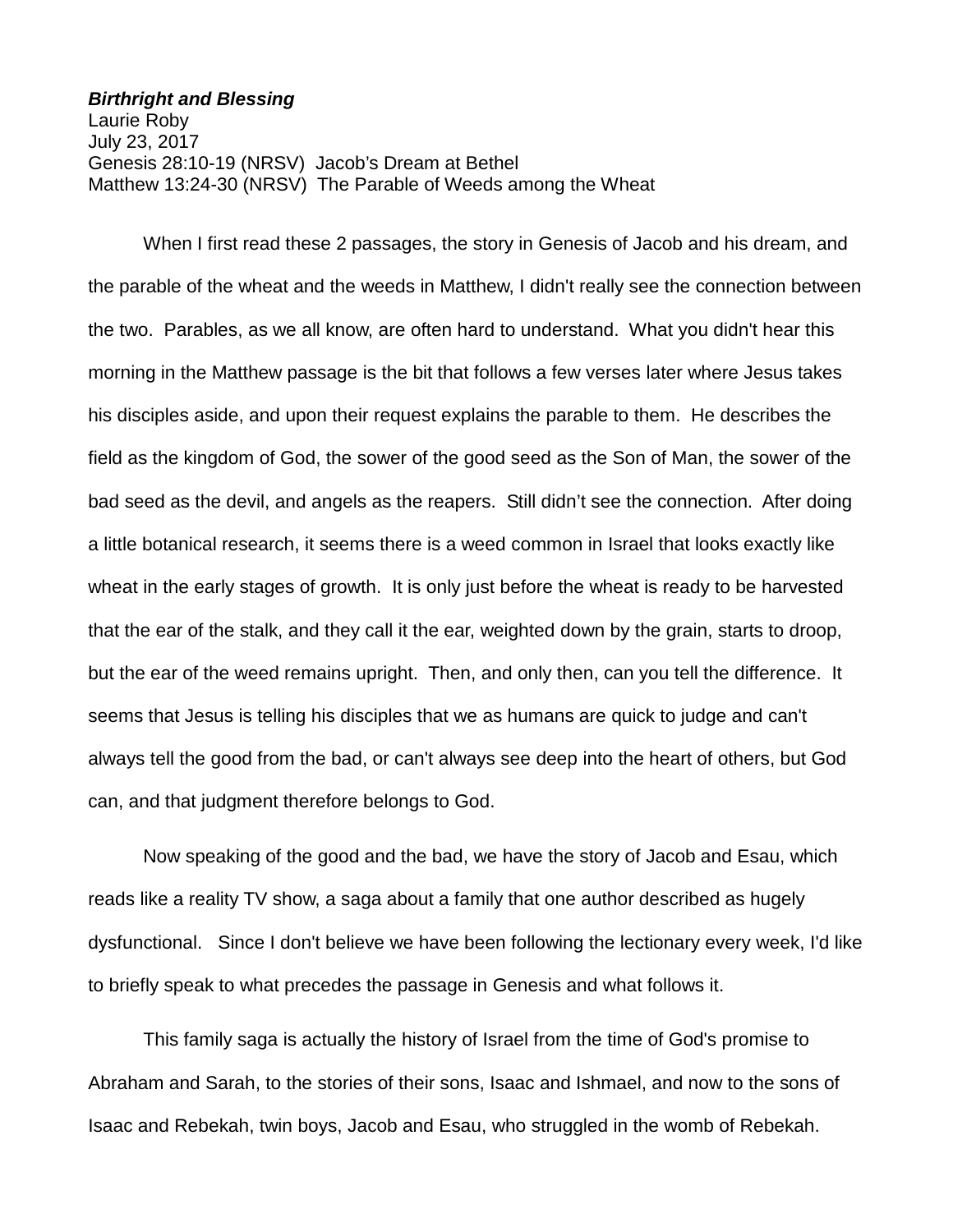Rebekah prays to God asking why she is experiencing this internal turmoil. God reveals to Rebekah his prophecy, that the younger son will prevail over the older son, that the older son will serve the younger. Esau is born first with Jacob close behind grasping his brother's heel. These boys couldn't be more different. Esau is big and strong, muscular and hairy, and prefers hunting. He is also impatient and quick tempered and favored by Isaac. Jacob is quieter and referred to as a "tent dweller." He is cunning and shrewd and favored by his mother.

We don't know if Rebekah told either Isaac or Jacob about God's prophecy, or if Jacob was simply acting out of his own desires, but he manages to take advantage of a hungry and impatient Esau, and trades his bowl of stew for Esau's birthright. Jacob then, in collusion with his mother, tricks his dying and nearly blind father into giving him the blessing meant for Esau. Esau, understandably, is furious about being cheated out of both his birthright and his blessing, and he threatens to kill Jacob. Rebekah overhears his threat and convinces Isaac to send Jacob to her brother's house in Haran, ostensibly to find a suitable wife, but also to distance him from his brother's wrath. And this is where our story today begins. Jacob is on the run. Alone, vulnerable, and in unfamiliar territory. He goes as far as he can on the first day and stops when the sun starts to set. Finding a smooth stone to use as a pillow he falls asleep and dreams. He sees a huge ladder extending all the way from the earth to the heavens with angels ascending and descending. God stands at the base of the ladder next to Jacob and speaks to him. This may be Jacob's first encounter with God. Although Jacob surely knew about God, up to this point there has been no mention of any relationship between the two. God proceeds to pronounce a second blessing upon Jacob and promises to always be with him. Jacob awakes and remembers his dream, and is awestruck. And this is the line that particularly struck me. Jacob says, "God must be in this place and I did not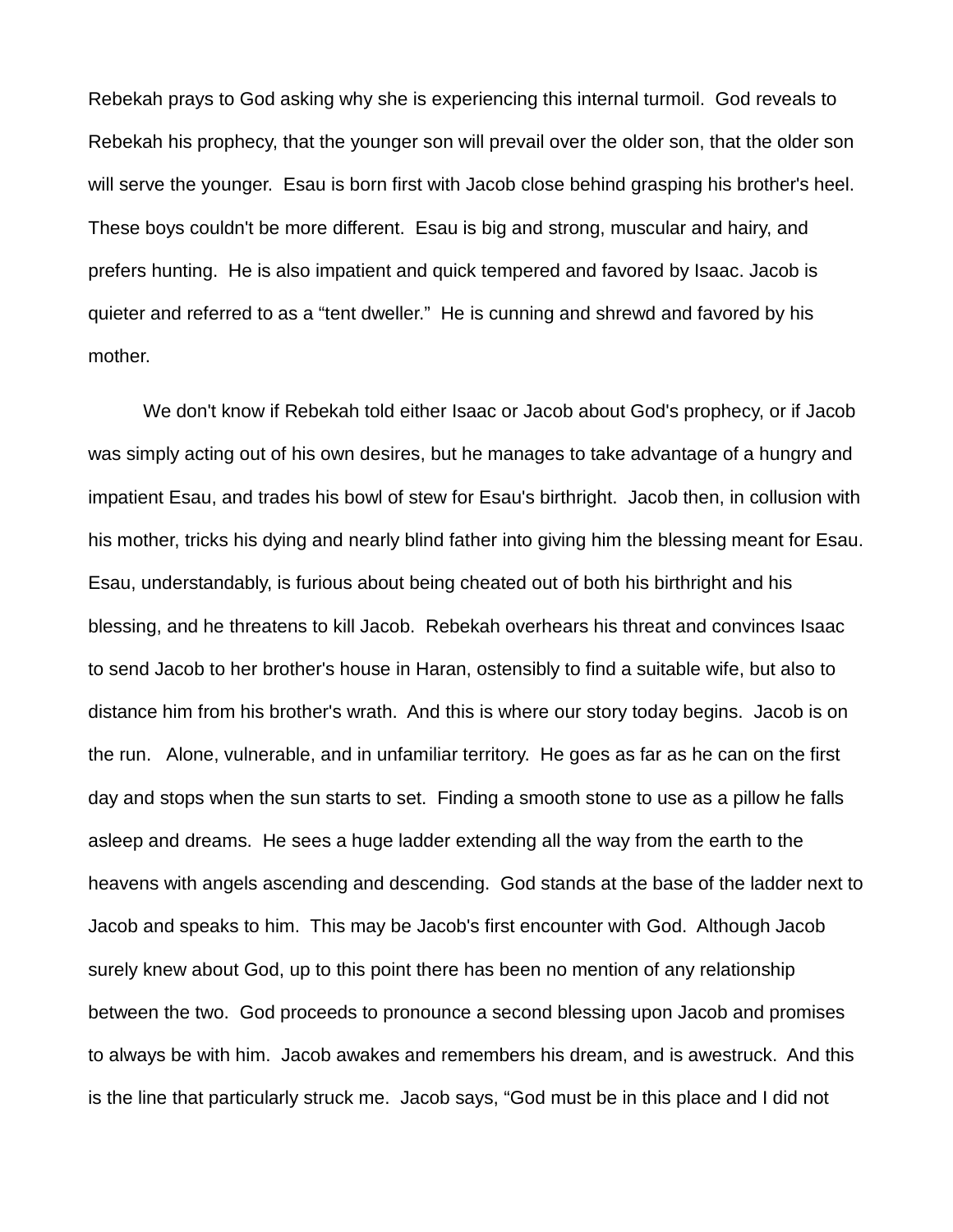know it." He assigns God to that place, as if God could be assigned to one space. Jacob then marks the spot, re-naming it Bethel, which means House of God, and consecrating it by erecting and anointing his stone pillow with oil. He is fully aware of God now, and this appears to be the beginning of his relationship with God. However, in the passage that follows, Jacob treats this encounter with God like a transaction, stating that if God makes this promise to him, he will do something for God, as if there are conditions to God's promise. He may have entered into a relationship with God, but he has a long way to go in getting right with God. He continues his calculating and deal making ways in his interactions with his uncle, his negotiations for a wife, and eventually in his journey home to reconcile with his brother.

What do we make of these characters, none of whom are particularly commendable candidates for God's favor. Aren't we somewhat offended by the moral ambiguity in this family? And yet, as we learned in the parable of the wheat and the weeds, who are we to judge? It is beyond our knowledge, our vision, and our understanding to fully discern God's purpose.

And this brings me to the birthright and the blessing. What is the difference? Both speak of property and inheritance. Both speak of leadership and power. In a patriarchal society such as this, it was the custom to transfer these rights and privileges onto the first born son. But the birthright is a human construct, a way of organizing and controlling a social order. Aren't there certain privileges bestowed upon us by our society just by virtue of having been born. Blessings, on the other hand, both human and divine, speak more to relationship; there is something intimate about a blessing, something one on one. It wasn't a social construct, it was a gift. Esau, as he sobs at his father's bedside, certainly seemed more distraught about losing his father's blessing than losing his birthright, that losing the blessing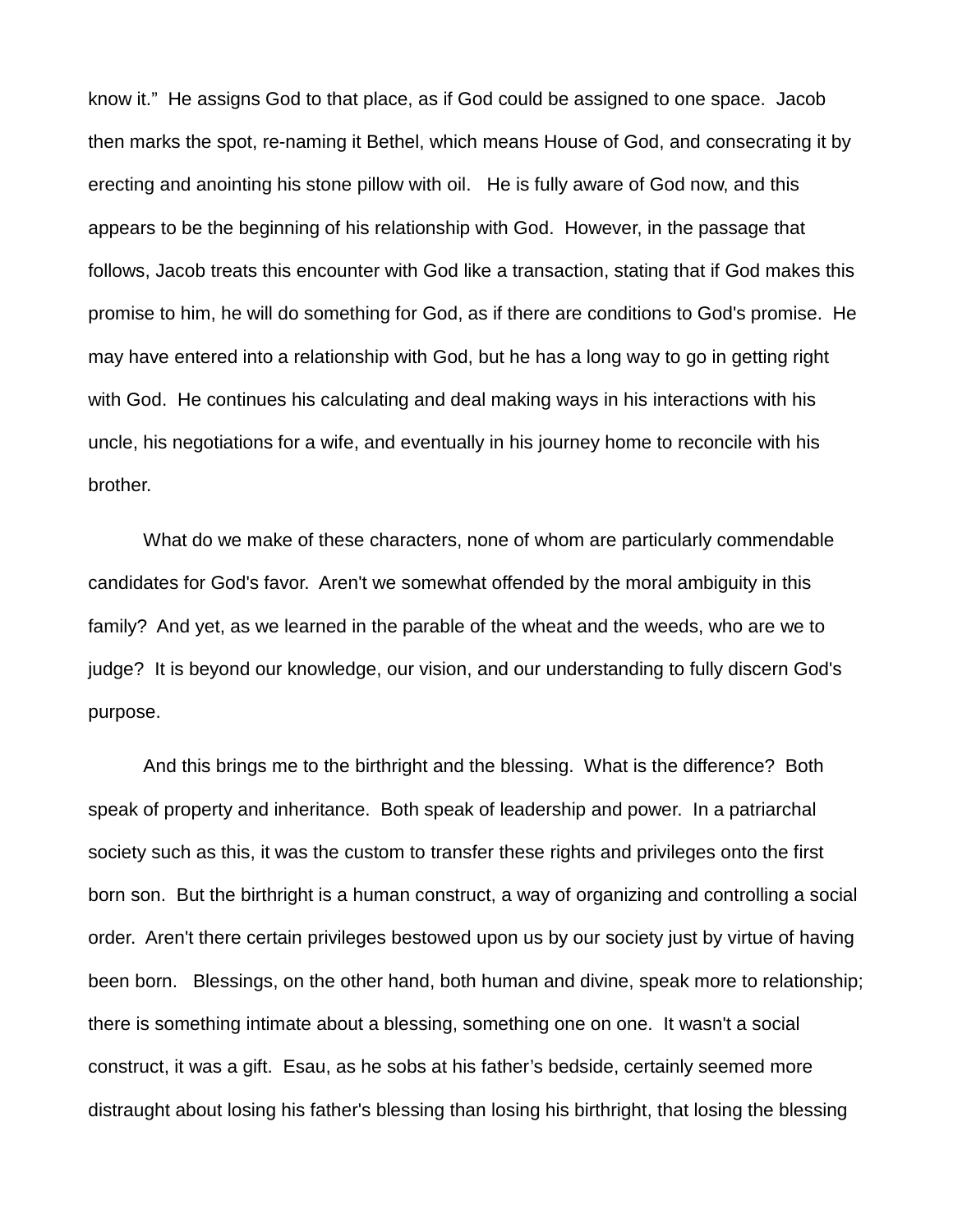was perhaps a far greater loss.

In Barbara Brown Taylor's book, *An Altar in the World*, she offers 12 spiritual practices, the last of which is the practice of pronouncing blessings. In this chapter she speaks about the wisdom she has learned over the years about blessings:

"The first piece of wisdom [in pronouncing a blessing] is that a blessing does not confer holiness. The holiness is already there, embedded in the very givenness of the thing..... A second piece of wisdom ... is that the practice requires you to ease up on holding the line between what is bad for you and what is good.....you give up thinking you are smart enough always to tell the difference between the two. [And] the last piece of wisdom ….is that pronouncing a blessing puts you as close to God as you can get. To learn to look with compassion on everything that is; to see past the terrifying demons outside to the bawling hearts within; to make the first move toward the other, however many times it takes to get close; to open your arms to what is instead of waiting until it is what it should be; to surrender the justice of your own cause for mercy; to surrender the priority of your own safety for love – this is to land at God's breast. To pronounce a blessing on something is to see it from the divine perspective....to participate in God's own initiative....to share God's own audacity." (p. 206)

John O'Donohue describes the world as our first blessing. This must be why so many of us encounter God in the natural world. By resting his ear on that stone pillow, it was as if Jacob was resting his ear on God's breast.

We all have the power to bless. We do this each Sunday when we pass the peace of Christ. Judy and Will bless us at the end of worship in the form of a benediction. And we are often called to carry this blessing out into the world and to share it with others. What if our